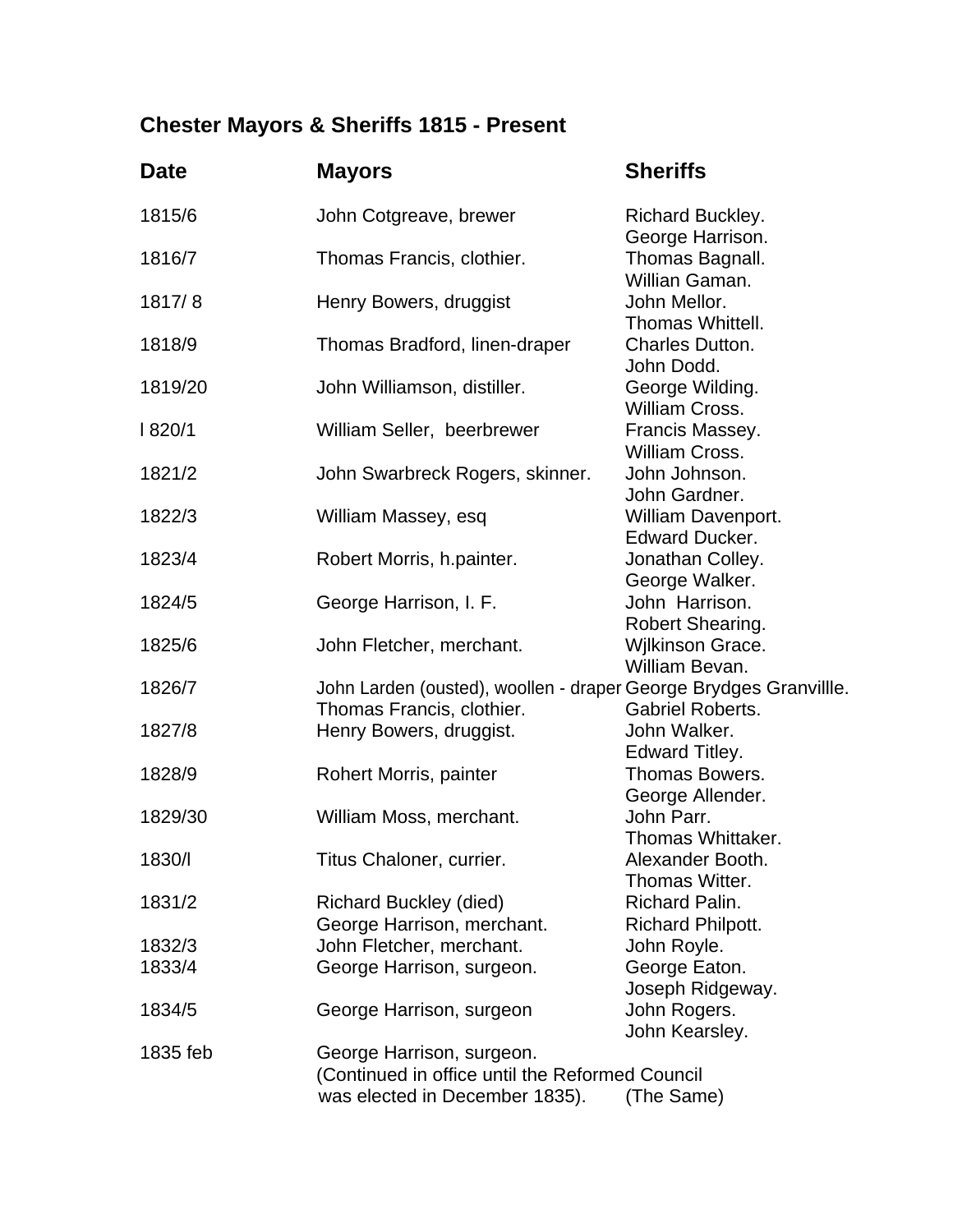| 1836    | <b>William Cross</b>               | <b>Robert Whitley</b>         |
|---------|------------------------------------|-------------------------------|
| 1836/7  | <b>Thomas Dixon</b>                | John Palin                    |
| 1837/8  | <b>Edward Samuel Walker</b>        | John Williamson               |
| 1838/9  | John Uniacke                       | <b>Robert Miller</b>          |
| 1839/40 | The same                           | <b>Thomas Griffith</b>        |
| 1840/1  | <b>William Wardell</b>             | <b>William John Seller</b>    |
| 1841/2  | <b>William Brown</b>               | John Lowe                     |
| 1842/3  | <b>William Henry Brown</b>         | <b>Thomas Huxley</b>          |
| 1843/4  | <b>Henry Kelsall</b>               | <b>Samuel Gardner</b>         |
| 1844/5  | <b>Charles Potts</b>               | <b>Edward Tilston</b>         |
| 1845/6  | <b>Edward Tilston</b>              | <b>John Smith</b>             |
| 1846/7  | Richard Phillips Jones, M.D.       | John Rogers                   |
| 1847/8  | The Same                           | John Trevor                   |
| 1848/9  | Sir Edward S. Walker, kt           | Robert Turner.                |
| 1849/50 | John Williams                      | <b>Edward Russell Seller.</b> |
| 1850/1  | The Same                           | Edward Johnson.               |
| 1851/2  | <b>Philip Stapleton Humberston</b> | Peter Eaton.                  |
| 1852/3  | Henry Brown, died                  |                               |
|         | Richard Ph.Jones, succeeded        | Thomas Quellyn Roberts.       |
| 1853/4  | <b>John Smith</b>                  | Samuel Peacock.               |
| 1854/5  | <b>William Henry Brown</b>         | John Hicklin.                 |
| 1855/6  | <b>Edward Francis French</b>       | Samuel Seller.                |
| 1856/7  | Peter Eaton                        | John Jones.                   |
| 1857/8  | <b>Philip Stapleton Humberston</b> | Joseph Baxter Musgrave.       |
| 1858/9  | <b>Meadows Frost</b>               | William Johnson.              |
| 1859/60 | The Same                           | Robert Frost.                 |
| 1860/1  | John Trevor                        | James Rowe.                   |
| 1861/2  | John Trevor                        | Joseph Oakes.                 |
| 1862/3  | <b>John Williams</b>               | William Maysmor Williams.     |
| 1863/4  | <b>Robert Frost</b>                | Robert Littler.               |
| 1864/5  | The Same                           | Francis Butt.                 |
| 1865/6  | William Maysmor Williams           | <b>Charles Dutton.</b>        |
| 1866/7  | William Johnson                    | Thomas Bowers.                |
| 1867/8  | Joseph Oakes                       | Francis Arthur Dickson.       |
| 1868/9  | Sir Thomas Gibbons Frost, kt       | William Farish.               |
| 1869/70 | <b>Francis Arthur Dickson</b>      | Robert Gregg.                 |
| 1870/71 | <b>Charles Dutton</b>              | Robert Roberts.               |
| 1871/2  | <b>Robert Frost</b>                | James Gerrard.                |
| 1872/3  | <b>Robert Gregg</b>                | <b>Thomas Cartwright</b>      |
| 1873/4  | <b>William Maysmor Williams</b>    | Thomas Hughes, F.S.A.         |
| 1874/5  | <b>Thomas Quellyn Roberts</b>      | Charles Parry.                |
| 1875/6  | William Johnson                    | Charles Brown.                |
| 1876/7  | The Same                           | <b>Charles James Blelock.</b> |
| 1877/8  | <b>William Farish</b>              | William Henry Churton.        |
|         |                                    |                               |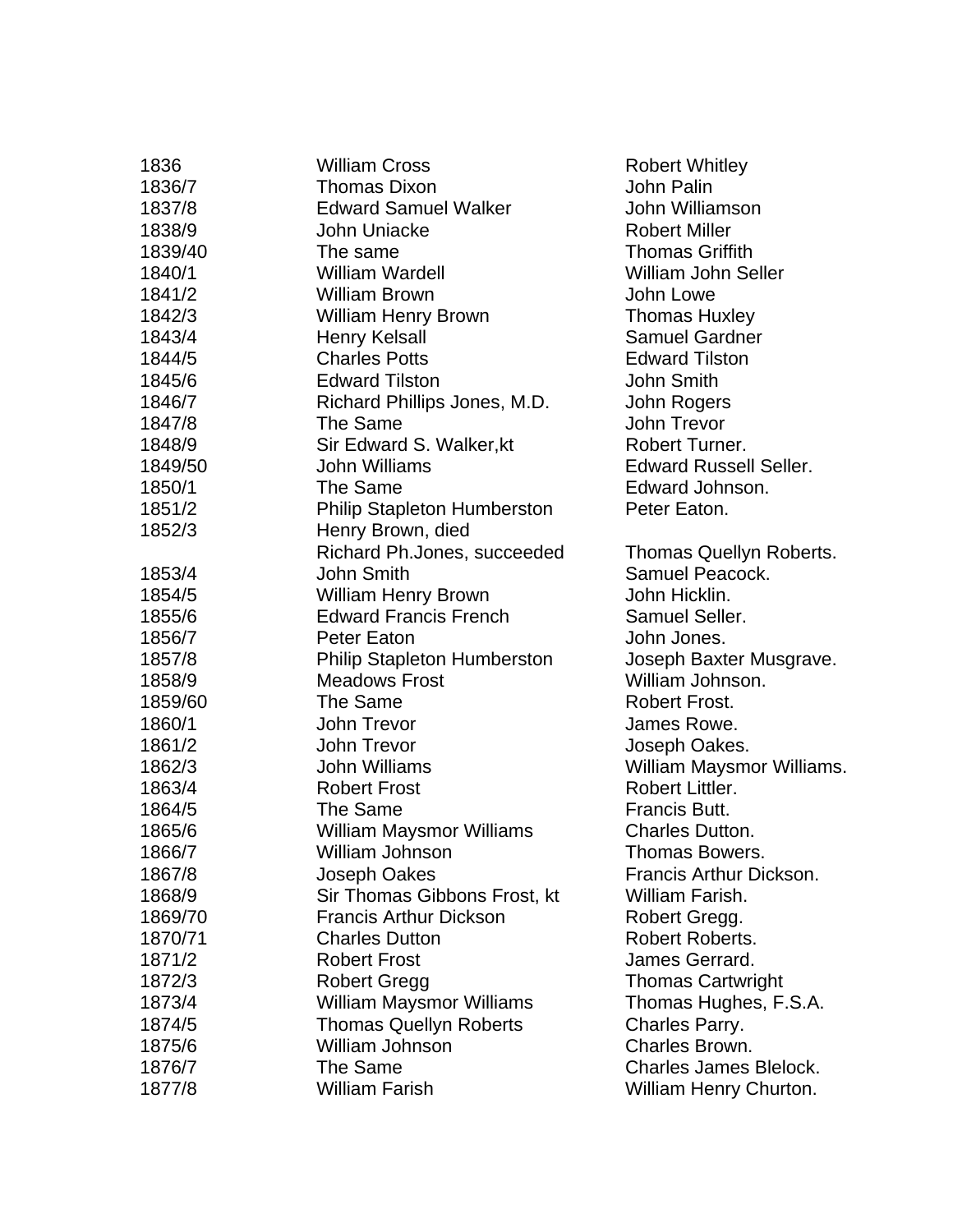| 1878/9  | <b>Leonard Gilbert</b>            | John Robertson.              |
|---------|-----------------------------------|------------------------------|
| 1879/80 | <b>Charles James Blelock</b>      | James Salmon.                |
| 1880/1  | <b>Charles Brown</b>              | Henry Richard Bowers.        |
| 1881/2  | Sir Thomas Gibbons Frost, kt      | John P. Cartwright.          |
| 1882/3  | The Same                          | John McHattie.               |
| 188}/4  | <b>Charles Brown</b>              | Thomas Smith.                |
| 1884/5  | The Same                          | Henry Thomas Brown.          |
| 1885/6  | George Arthur Dickson             | George Dutton.               |
| 1886/7  | <b>William Brown</b>              | Thos. W.Griffiths.           |
| 1887/8  | The Same                          | John Smith.                  |
| 1888/9  | George Dutton                     | Roger Jackson.               |
| 1889/90 | James Salmon                      | John Roberts, M.D.           |
| 1890/1  | <b>Charles Brown</b>              | John Jones.                  |
| 1891/2  | The Same                          | Ernest Brassey.              |
| 1892/3  | The Same                          | Henry Stolterfoth, M.A. M.D. |
| 1893/4  | <b>Leonard Gilbert</b>            | Alexander Hamilton.          |
| 1894/5  | <b>William Henry Churton</b>      | John Jones.                  |
| 1895/6  | <b>Benjamin Chaffers Roberts</b>  | John Gooddie Holmes.         |
| 1896/7  | The Same                          | John Foulkes Lowe.           |
| 1897/8  | John Goodie Holmes                | James William Huke.          |
| 1898/9  | Henry Stolterfoth, M.A.MD         | John Lightfoot.              |
| 1899/00 | <b>Henry Thomas Brown</b>         | Robert Lamb.                 |
| 1900/01 | The Same                          | Edgar Dutton.                |
| 1901/2  | James G. Frost                    | R. Cecil Davies.             |
| 1902/3  | J. Roberts                        | Henry Dodd.                  |
| 1903/4  | <b>Robert Lamb</b>                | D.L.Hewitt.                  |
| 1904/5  | The Same                          | A. Mann.                     |
| 1905/6  | The Same                          | Wm. Ferguson.                |
| 1906/7  | F.F.Brown (died 2/1/1907)         | R.H. Lanceley.               |
|         | John Jones, S.0. (Succeeded)      |                              |
| 1907/8  | John Jones, S.O.                  | John M. Frost.               |
| 1908/9  | <b>R.Cecil Davies</b>             | H.B. Dutton.                 |
| 1909/10 | David L. Hewitt,<br>shoe-retailer | W.H. Denson.                 |
| 1910/1  | The Same                          | H.F. Brown.                  |
| 1911/2  | W.H. Denson, draper.              | G. Barlow.                   |
| 1912/3  | Harry B. Dutton                   | J. Griffiths.                |
| 1913/4  | John M. Frost, gentleman.         | John Dodd.                   |
| 1914/5  | The Same                          | W.H. Griffith.               |
| 1915/6  | The Same                          | R.T. Wickham.                |
| 1916/7  | The Same                          | John Owens.                  |
| 1917/8  | The Same                          | S.R.A. Wall.                 |
| 1918/9  | The Same                          | John Williamson.             |
|         | (Knighted during his Mayoralty)   |                              |
| 1919/20 | H.F. Brown, solicitor             | A.S. Dutton.                 |
| 1920/1  | <b>J.Sheriff Roberts</b>          | C.P. Cockrill.               |
| 1921/2  | W.H. Griffith, Dr. of medicine    | P.S. Brook.                  |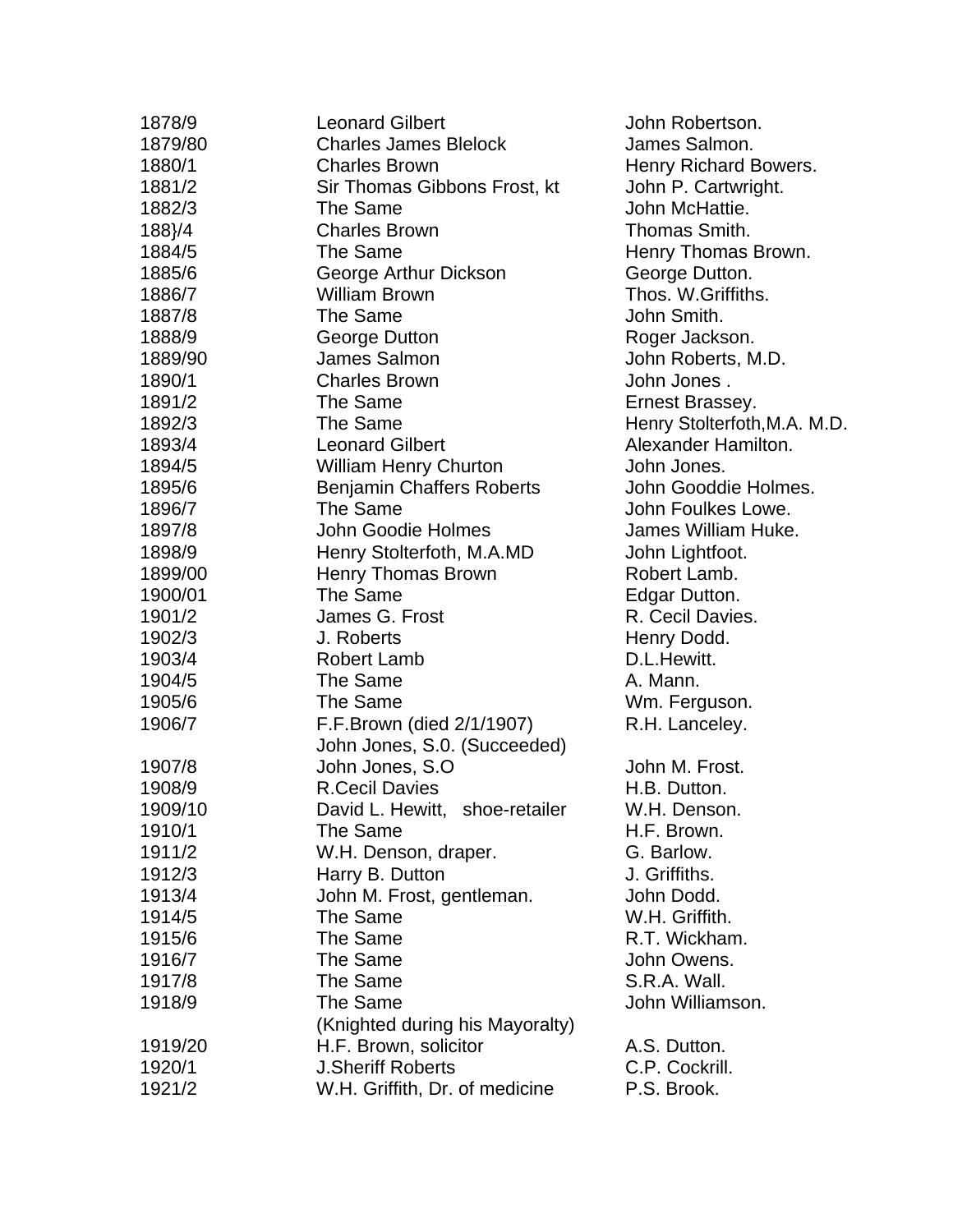| 1922/3  | S.R. Arthur Wall, butcher                                   | W. Carr.                     |  |
|---------|-------------------------------------------------------------|------------------------------|--|
| 1923/4  | C.P. Cockrill, coal merchant.                               | W.A.V. Churton.              |  |
| 1924/5  | David L. Hewitt, shoe-retailer.                             | T. S. Parry.                 |  |
| 1925/6  | John Welsh, Dr. of medicine.                                | A. Hart Davies               |  |
| 1926/7  | C.C. Taylor, M.D.Crossville Motor Services E. Green.        |                              |  |
| 1927/8  | Edwin Green, coin merchant.                                 | S. Gerrard.                  |  |
| 1928/9  | W.A.V. Churton, solicitor.                                  | John Morris.                 |  |
| 1929/30 | John Morris, tailor.                                        | W. Matthews Jones.           |  |
| 1930/1  | The Same.                                                   | R. Matthewson.               |  |
| 1931/2  | Stanley Gerrard, accts. clerk.                              | I.S. Fox.                    |  |
| 1932/3  | I.S. Fox, Dr. of medicine.                                  | J.H. Haselden.               |  |
| 1933/4  | Charles Sconce, plumber.                                    | F.D. Price.                  |  |
|         | (1 <sup>st</sup> Labour Mayor)                              |                              |  |
| 1934/5  | J.H. Laybourne, ex chief constable Chester W.H. Ebrey.      |                              |  |
| 1935/6  | T. Davies Jones, grocer.                                    | W.H. Nightingale.            |  |
| 1936/7  | Robert Matthewson, insurance manager P.H. Lawson.           |                              |  |
| 1937/8  | George Barlow, publican.                                    | Kate Clark.                  |  |
| 1938/9  | Phyllis Brown, coy director.                                | J.M. Simon (died 5.12.1938). |  |
|         | (b.1877.d. $7^{\text{th}}$ Jan. 1968)                       | (Robert Frost succeeded).    |  |
| 1939/40 | Kate Clark, housewife.                                      | Charles Jones.               |  |
| 1940/1  | W. Matthews Jones, architect                                | E.W. Keyes.                  |  |
| 1941/2  | The Same                                                    | Evan R. Owen.                |  |
| 1942/3  | The Same.                                                   | Bert Reynolds.               |  |
| 1943/4  | The Same.                                                   | Stanley G. Dutton.           |  |
| 1944/5  | The Same                                                    | Edith H. Baty.               |  |
| 1945/6  | E.E. Ashton, railway guard.                                 | Arthur H. Charmley.          |  |
| 1946/7  | D.R. Owen, Dr. of medicine.                                 | Jane Dunne.                  |  |
| 1947/8  | Robert Frost, coy. Director                                 | Claude Crimes.               |  |
|         | (Term of office extended                                    | (Term of office extended     |  |
|         | to May 1949, by the Representation                          | to May 1949, by the          |  |
|         | of the People Act, 1948)                                    | Representation of the        |  |
|         |                                                             | People Act, 1948).           |  |
| 1949/50 | Bert Reynolds, coy.director                                 | W.R. Williams.               |  |
| 1950/1  | P.H. Lawson, architect                                      | H.C. Wickham.                |  |
| 1951/2  | E.W. Keyes, coy.director.                                   | <b>Charles Cullimore.</b>    |  |
| 1952/3  | Charles Cullimore, coy. Director.                           | <b>Richard Davies.</b>       |  |
| 1953/4  | Arthur H. Charmley, butcher.                                | Charles Sconce.              |  |
| 1954/5  | J. Henry Reece, ins. agent.                                 | Leonard Edwards.             |  |
| 1955/6  | Thomas Price, dairyman.                                     | Franklyn Hart Davies.        |  |
| 1956/7  | Franklyn Hart Davies, co-op shop asst. Rev. Eric J. Lawson. |                              |  |
| 1957/8  | Rev. Eric J. Lawson, man of religion                        | T.F. Fazey.                  |  |
| 1958/9  | Frank G. Wright, furniture remover                          | Beryl Nield.                 |  |
| 1959/60 | H.W. Talbott, canal manager.                                | Mary Heaney.                 |  |
|         | (first roman catholic mayor since reformation)              |                              |  |
| 1960/1  | John Croghan, railway linesman.                             | J.T. Leese.                  |  |
| 1961/2  | Beryl Nield, spinster.                                      | Florence M. Grogan.          |  |
|         |                                                             |                              |  |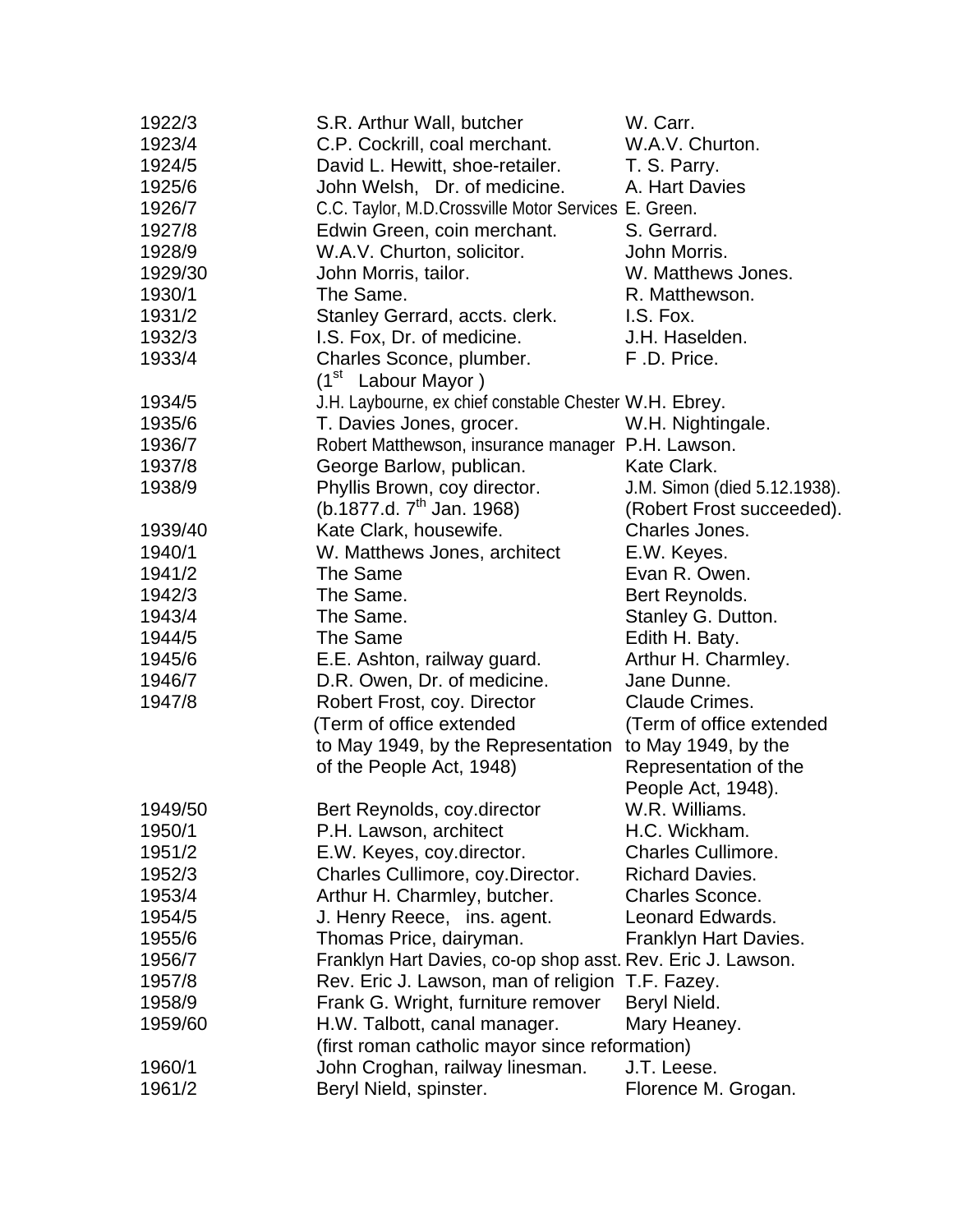| 1962/3    | T.F. Fazey, dairyman.                                        | T. Sarl-Williams.              |
|-----------|--------------------------------------------------------------|--------------------------------|
| 1963/4    | T. Sarl-Williams, coy.Director.                              | Fred Barker.                   |
| 1964/5    | Mary Heaney, co-op clerk.                                    | H.A.A. Howell.                 |
| 1965/6    | H.A.A. Howell, retd. army officer.                           | John Arrowsmith.               |
| 1966/7    | Florence M. Grogan, housewife.                               | Sylvia E. Harris.              |
| 1967/8    | Sylvia E. Harris, housewife.                                 | John Smith.                    |
| 1968/9    | F. Barker, railwayman.                                       | R.E. France-Hayhurst.          |
| 1969/70   | R.E. France-Hayhurst, solicitor.                             | Lt.-Col. J.M.V. Cotterell.     |
| 1970/1    | Lt.-Col. J.M.V. Cotterell, ex T.A. assoc. sec. Cyril Gibson. |                                |
| 1971/2    | Leonard Edwards, chemist.                                    | <b>Charles Norman Ribbeck.</b> |
| 1972/3    | C.N. Ribbeck, coy.director.                                  | T.H. Tomlins.                  |
| 1973/4    | J. Smith.                                                    | F.R.Cleeves.                   |
| 1974/5    | <b>W</b> Mitchell                                            | J.O.P. Griffiths.              |
| 1975/6    | F.C. Hignett                                                 | J.N. Edwards.                  |
| 1976/7    | J. Arrowsmith                                                | J.C. Weston.                   |
| 1977/8    | <b>Sheila Garston</b>                                        | Elgan Edwards.                 |
| 1978/9    | <b>William Moorley</b>                                       | John Ross.                     |
| 1979/80   | Hugh Jones                                                   | Norman Craddock.               |
| 1980/1    | <b>Harold Tomlins</b>                                        | Anthony Llewellyn Jones.       |
| 1981/2    | Roy Lowe                                                     | Enid Forster.                  |
| 1982/3    | David Cotgreave                                              | John Price.                    |
| 1983/4    | John Crawford                                                | Dorothy Tunstall.              |
| 1984/5    | <b>Cecil Eimerl</b>                                          | Thomas Jones.                  |
| 1985/6    | Derek Owens-Kay                                              | Kate Peate.                    |
| 1986/7    | <b>Dolores Whitton</b>                                       | J Gordon Smith.                |
| 1987/8    | James Douglas Haynes                                         | John Frederick Randall.        |
| 1988/9    | William Gordon Gerrard Fair                                  | Frank Z Pierce.                |
| 1989/90   | <b>John Price</b>                                            | Eric Brock Gerrard.            |
| 1990/1    | <b>John Pierce Bramall</b>                                   | Lilian G Price.                |
| 1991/2    | Susan R Proctor                                              | John Butler.                   |
| 1992/3    | John F Randall                                               | <b>Christine Russell.</b>      |
| 1993/4    | Margaret A Byatt                                             | Elizabeth Bolton.              |
| 1994/5    | J Gordon Smith                                               | John Ebo.                      |
| 1995/6    | <b>Richard T Short</b>                                       | David Nield.                   |
| 1996/7    | <b>Lilian G Price</b>                                        | Ken Holding                    |
| 1997/8    | David J Evans                                                | <b>Ray Bott</b>                |
| 1998/9    | <b>David Nield</b>                                           | Patricia Johnson.              |
| 1999-2000 | C. Eric Plenderleath                                         | <b>Marie Nelson</b>            |
| 2000/01   | Reginald .F. Jones                                           | <b>Terry Ralph</b>             |
| 2001/02   | <b>Graham S.Proctor</b>                                      | Eleanor Mary Johnson JP        |
| 2002/03   | <b>Brian Crowe</b>                                           | <b>Edward Walley</b>           |
| 2003/04   | <b>Barry Cowper</b>                                          | Sandra Rudd                    |
| 2004/05   | <b>Terry Ralph</b>                                           | John Boughton                  |
| 2005/6    | Mike Jones                                                   | Colin Bain                     |
| 2006/7    | Sandra Rudd                                                  | David Hughes                   |
| 2007/8    | James Latham                                                 | <b>Andrew Storrar</b>          |